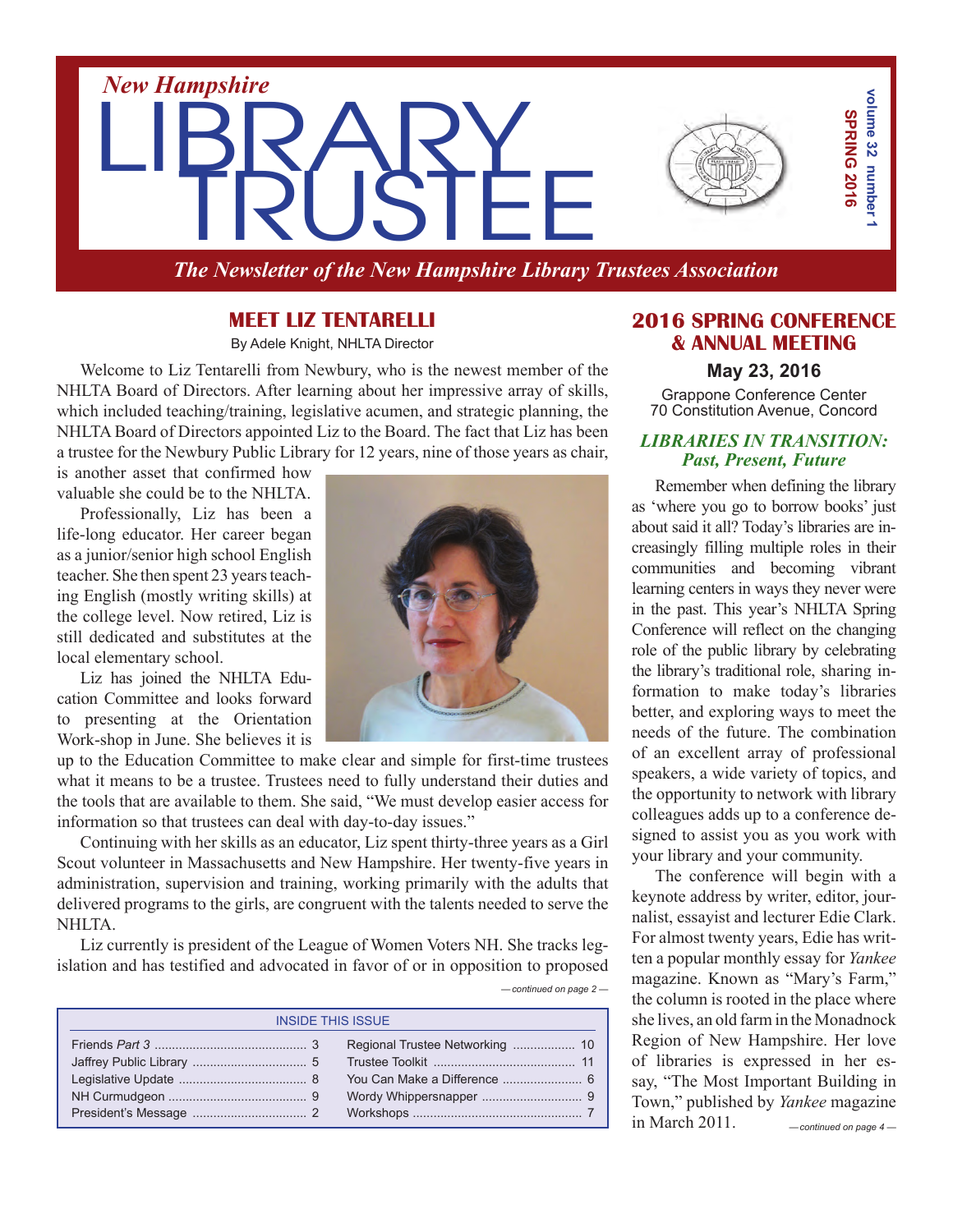# *Message from the President . . .*

Welcome new trustees. We hope you take advantage of the educational workshops NHTLA is offering this year, especially the Annual Spring Conference on May 23. In addition to a "new trustee" track of workshops identified as important to your orientation, we are offering four other workshops focusing on fundraising, trusts, and foundations.

Trustees have the responsibility of managing library trust funds, and an enlightening article in the Wednesday, 17 February, *USA Today* Money Section should be of interest to all.

Eight years into his 10-year bet against the hedge fund industry, Warren Buffett—using the Vanguard 500 Index Fund Admiral Shares (an unmanaged, low cost index fund)—has beaten five hedge funds selected by Protégé Partners, 65.7% to 21.9% with 2 years left on the bet. It seems safe that he is right; that managed hedge funds and managed money in general has difficulty as a value proposition compared to his chosen index fund.

Trustees may want to keep this in mind before assuming you can't do as well with library trust funds.

#### **Meet Liz Tentarelli continued from page 1**

legislation a number of times. As a result of co-chairing a three-year League study of the issues facing incarcerated women, Liz was appointed to the Citizens Advisory Board to the NH Correctional Center Facility for Women. Liz and a colleague have developed a course on the impact of women incarcerated in NH, which they have presented multiple times. Liz also writes articles for various newspapers and newsletters as related to her volunteer work, and develops and presents slideshows for a variety of audiences.

On a personal note, Liz loves to travel. This photo shows her conversing with a Barbary ape on the Rock of Gibraltar. Her most recent trips were to Belize and Croatia.

When I asked Liz why she enthusiastically agreed to serve on the NHLTA Board of Directors, she replied that she was drawn to the goal of better educating trustees so they could better serve their libraries. We believe she will do just that. Thank you, Liz.  $\Box$ 

### **NHLTA BOARD of directors**

**Edward Moran, President** Bedford • *e.moran@nhlta.org*

**David Simpson, Vice President** Hancock • *d.simpson@nhlta.org*

**Carol Snelling, Secretary** Holderness • *c.snelling@nhlta.org*

**Mark Branoff, Treasurer** Windham • *m.branoff@nhlta.org*

**Adele Knight, Past President** Dublin • *a.knight@nhlta.org*

**Janice Clark** Deerfield • *j.clark@nhlta.org*

**Martin Davis** Claremont • *m.davis@nhlta.org*

**Susan Young Gaudiello** Barrington • *s.gaudiello@nhlta.org*

**Constance Kirwin** Antrim • *c.kirwin@nhlta.org*

**Tina Larochelle** Boscawen • *t.larochelle@nhlta.org* **Claire Martineau** North Stratford • *c.martineau@nhlta.org*

**Conrad Moses** East Kingston • *c.moses@nhlta.org*

**Liz Tentarelli** Newbury • *l.tentarelli@nhlta.org* 

**Loring Webster** Brookline • *l.webster@nhlta.org*

**Lillian Edelmann**, *Emeritus Director* Bow • *l.edelmann@nhlta.org*

*"The NHLTA assists Trustees to be knowledgeable and effective in order to serve, improve and promote NH Public Libraries."*





*Ed Moran e.moran@nhlta.org*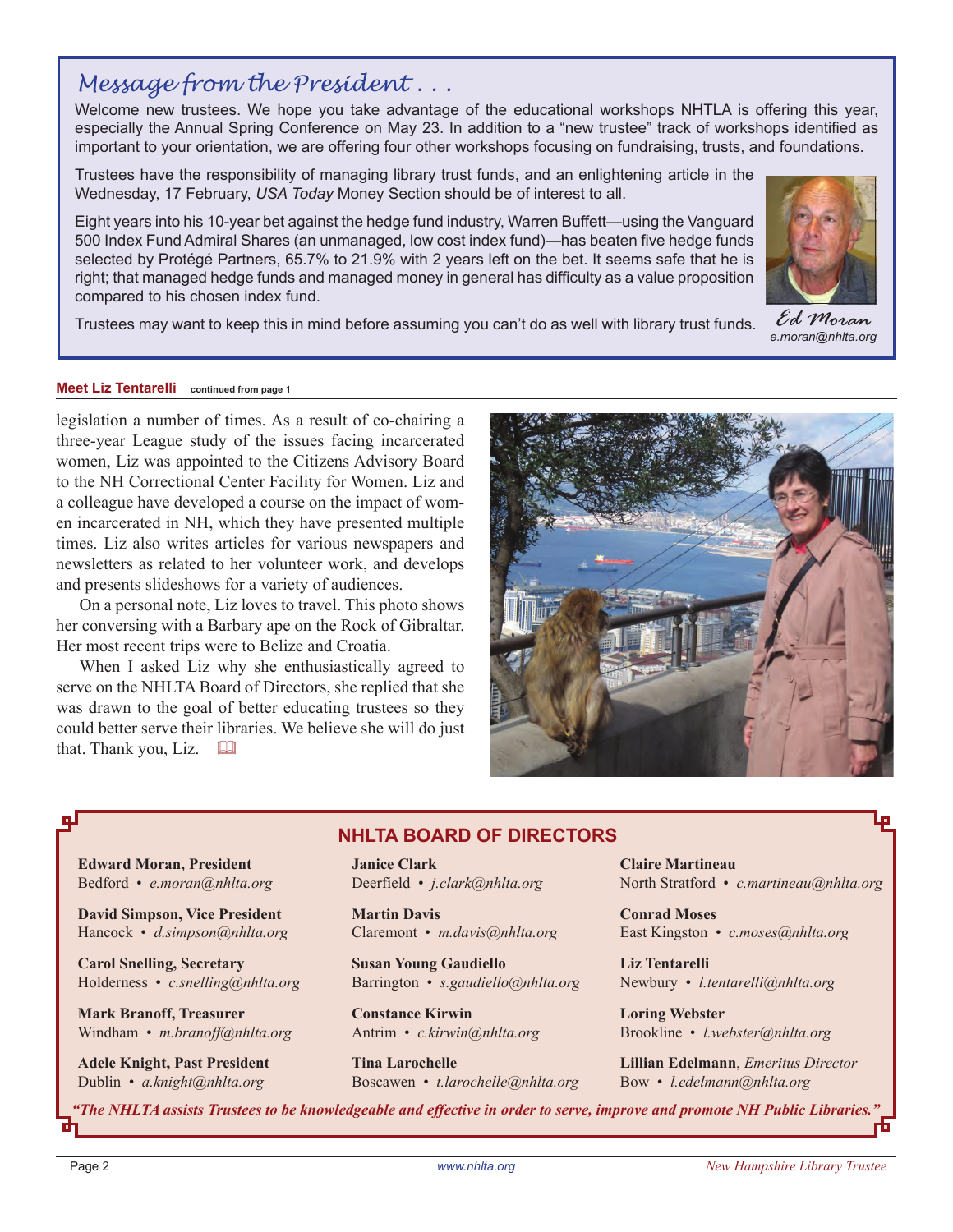## **more than money: Programs Sponsored by Friends**

By Susan Gaudiello, NHLTA Director

#### *This is the third article on Friends groups, drawn from information gathered in a survey conducted in the spring of 2015.*

Most Friends groups are formed to raise funds in order to supplement the programs, materials and services offered at their local public library. Of those responding to the NHLTA survey in the Spring of 2015, Friends reported spending their hard-earned money most frequently on museum passes (87%), Summer Reading Program activities (78%), purchase of materials (76%), children's programming (70%), adult lectures (57%), and providing hospitality (refreshments) for library programs (50%).

#### **Programs**

Some Friends have actually taken on responsibility for coordinating some programs for the Library while others underwrite specific programs. The Friends of the Hooksett Library started a FIRST Lego Robotic League in the Fall of 2014 with 5 teams, and held a robotic expo at the library with over 100 people in attendance. They purchased Lego kits for the library to circulate, which have been a huge hit with the patrons. Most Friends groups support both adult and children's programs, like the American Girl Tea sponsored by the Friends of the Kingston Community Library. The Friends of the Brown Memorial Library (Bradford) offers a monthly chess night, and have offered poetry writing workshops for teens. And The Friends of the Weeks Memorial Library (Lancaster) supports, among other programs, the annual Library Card Party for Lancaster School first-graders.

While museum passes are by far the most common benefit offered by Friends, the Friends of the Barrington Public Library found that the expensive passes were not used enough to justify their cost. They launched instead a "museum reimbursement program," taking the funds they were spending on passes and using that pool to reimburse patrons up to \$20 per family per year for admission fees to any New England museum. Patrons love the freedom this approach gives them.

#### **Landscaping**

At a number of libraries, the Friends seem to have a lot of members with green thumbs. The Friends of the Whipple Free Library (New Boston) has paid for the plants for gardens and recruits and coordinates volunteers to work in the gardens, and they supported the landscaping at the new library as well. The Friends of the Meredith Public Library also help to plant and maintain their library's garden each year.

## **Communications**

Friends of the Paul Memorial Library (Newfields) provide a newsletter to the town that is mailed out quarterly with information about the library and other organizations in town. They also produce a monthly e-newsletter using Constant Contact which is sent to Friends and others who ask to be on their mailing list. The Friends of the Barrington Public Library publish a monthly newsletter as well, using the free service MailChimp. In addition to announcing news of fundraisers and programs supported, the Barrington newsletter includes a list of books recommended by the Friends every month (the closing agenda item of their monthly meeting).

#### **Equipment and Furnishings**

Many Friends groups have assisted with the purchase of equipment and contributed toward library renovations. The Friends of the Effingham Public Library raised funds to furnish a children's room in the library, and the Friends of the Amherst Town Library purchased an AED for the library, among other items. The Friends of the Northwood Libraries are particularly proud of the exterior sign they purchased for the library, which helps to promote the library and its programs. The Friends of the Nashua Public Library purchased several big-ticket items related to library programming, including a portable indoor stage, a sound system, and a BluRay player for their film nights.

#### **The Secret of Friends' Success**

As Mary Jo Martin of the Friends of the Jaffrey Library wrote, "We raise money for anything not covered in the budget, or things to enhance library services, ranging from specialized shelving and carpet to professional magazines, puppets, databases, museum passes. We respond to requests from the library staff." It is that coordination and collaboration with the Library staff that makes the support offered by Friends groups so successful and so much appreciated by their library staff, trustees and patrons.

*NHLTA also values the great contribution of Friends groups and wishes to support their efforts through education and networking. We've added a Friends page on the NHTLA website with some IRS information and links to other resources. We also welcome Friends as NHLTA members, and offer discounted registration for the NHTLA Annual Conference to all members of library Friends groups.* &



Friends of the Meredith Public Library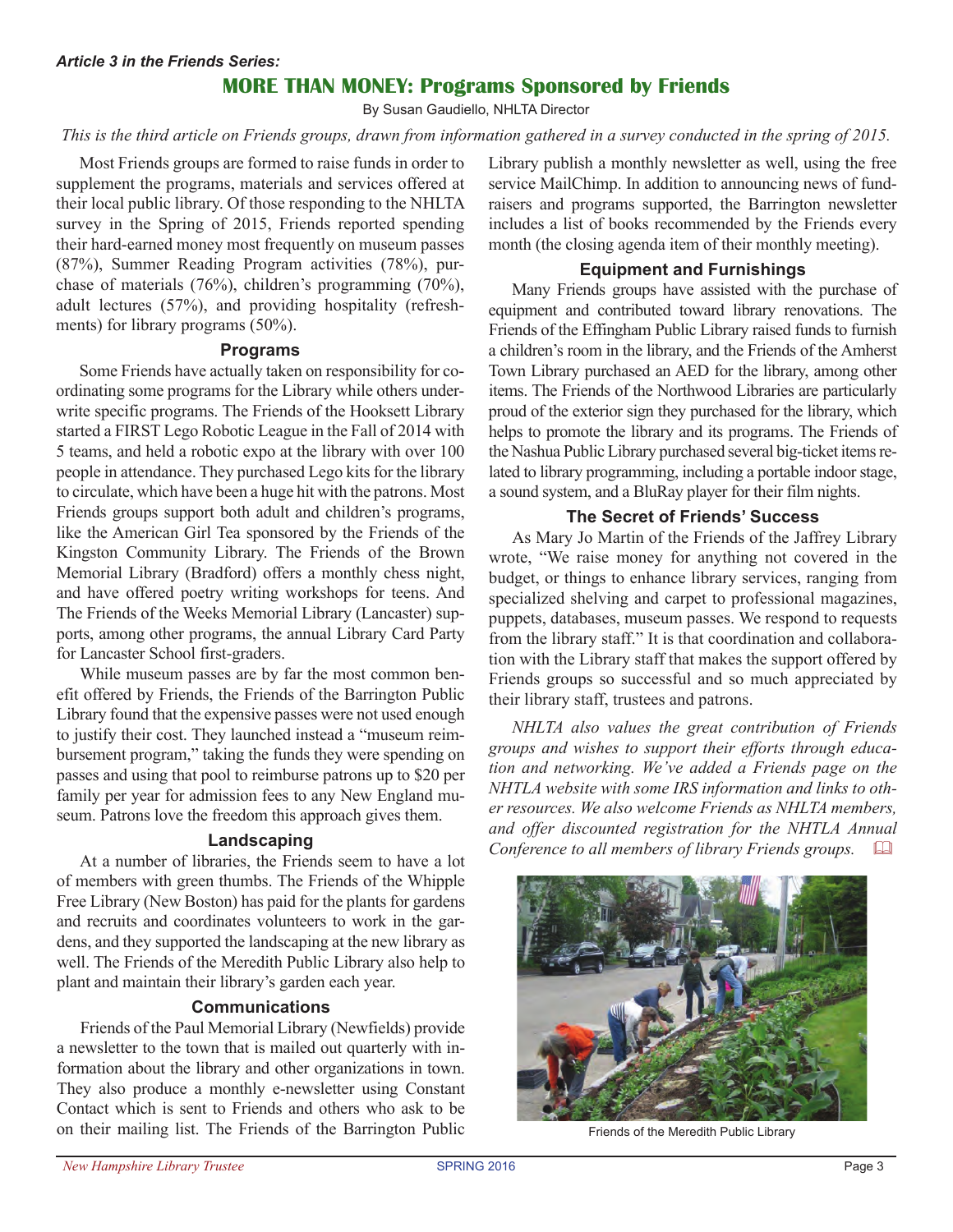Edie has established her reputation as one who writes about ordinary people, each changed by one extraordinary act or circumstance.In addition to *Yankee* magazine, her work has appeared in *The Boston Globe Sunday Magazine*, *Northeast* magazine, *The Christian Science Monitor*, *Hope* magazine and *Reader's Digest*. She has received the New Hampshire Writers and Publishers Project's award for Excellence in Journalism and for four years in a row, her essays have been listed in the Best American Essays. In 1998, she was named "Writer of the Year" by the City and Regional Magazine Publishers Association.

Currently, Edie is Contributing Editor for *Yankee* magazine. She teaches writing and has taught many workshops. For several years, she taught in the MFA program at Emerson College in Boston and now teaches at Franklin Pierce University in Rindge, NH.

Additional information about Edie Clark is on her website: *www.edieclark.com*.

### **Workshop Sessions**

Conference presentations will be offered over three sessions, 9:50–10:50 am, 11:00–12:15 pm, 2:15–3:30 pm, and will cover a variety of topics.

During the first session, NHLTA will present a basic orientation for new trustees. Two members of the NHLTA Board of Directors,Adele Knight (Past President) and David Simpson (Vice President), will present *Starting on the Right Foot: A Basic Orientation for Newly Elected Trustees*. If you are a newly elected trustee, this session is a "must!" The presentation of an orientation session during the conference is in response to suggestions from previous orientation participants.

The first session will also include *How to be a Successful Fundraiser*, with Jeanine Tousignant, President of Jeanine & Company, a recognized expert fundraiser, highly successful team builder, and strategic networker. Terri Jilson White and Mindy Atwood will share their experiences in *Building a New Library: the Sunapee Experience*. In *How the NH Charitable Foundation Works with Libraries and Your Communities*, Linda Reinish and Andrea Thorpe will discuss how the NH Charitable Foundation can bring more resources to your program and the greater community while you steward funds for future generations, using the experience of the Richards Free Library in Newport as an example. Kate Hamel, founder of Community Matters, will share ideas on how to shift the focus from conflict to finding solutions, in *Managing Stress & Conflict in Libraries*.

During the second session, Terry Knowles, Assistant Director of Charitable Trusts at the NH Attorney General's Office, will discuss how to legally accept, administer and

expend all private and non-tax categories of money given to your library in *The Other Money*. George Needham, Director of the Delaware County District Library, Delaware, OH, will present *Community Based Strategic Planning*, the topic most requested by last year's conference participants. Learn how to be aware of safety issues and prepared for emergencies in *Safety in the Library*, presented by Steve Goldman, an internationally recognized expert in crisis management and crisis communication. Trustees with questions about the RSAs related to employment in the public library will not want to miss *Appointing the Library Director and Related Employment Issues*, presented by Margaret M.L. Byrnes, staff attorney at the New Hampshire Municipal Association (NHMA). David Blake, co-founder of The Marketing Mix, will demonstrate how state-of-the-art database marketing can help you have an in-depth, ongoing understanding of your existing and potential clientele in order to win, retain, and expand both your patron base and community support, in *Leveraging Database Marketing for Competitive Advantage: How to Understand and Reach Your Clientele*.

In session three, Julia Campbell, founder of J. Campbell Social Marketing, will explore the components of telling an effective story using online tools, and will review how your library can use online tools to build an engaged and active online community, in *Engaging your Library Community with Storytelling & Social Media*. Deb Hoadley, a consultant and trainer specializing in libraries for over 10 years, will discuss how to expand community outreach and create beneficial partnerships with community organizations in *Community Building and Engagement: Partnerships at Work*. The workshop, *Technology—What's Next?* with George Needham, Director of the Delaware County District Library, Delaware, OH, is designed to help you determine which new tech tools are lasting and to provide added confidence when deciding to invest your institution's time and money. Terry Knowles, Assistant Director of Charitable Trusts at the NH Attorney General's Office, will explain how to form a Foundation and will provide tips for a mutually beneficial relationship between the foundation directors and the library trustees, in *Forming a Library Foundation and Trustee/ Foundation Relationships*. Cordell Johnston, Government Affairs Counsel for the New Hampshire Municipal Association (NHMA), will present *Right-to-Know*, a workshop covering recent changes to the law including a segment on non-public meetings.

In addition, during the last session of the conference there will be a *Roundtable for Small Libraries*. As with the Orientation presentation in the first session, the Roundtable is being presented in response to comments from last year's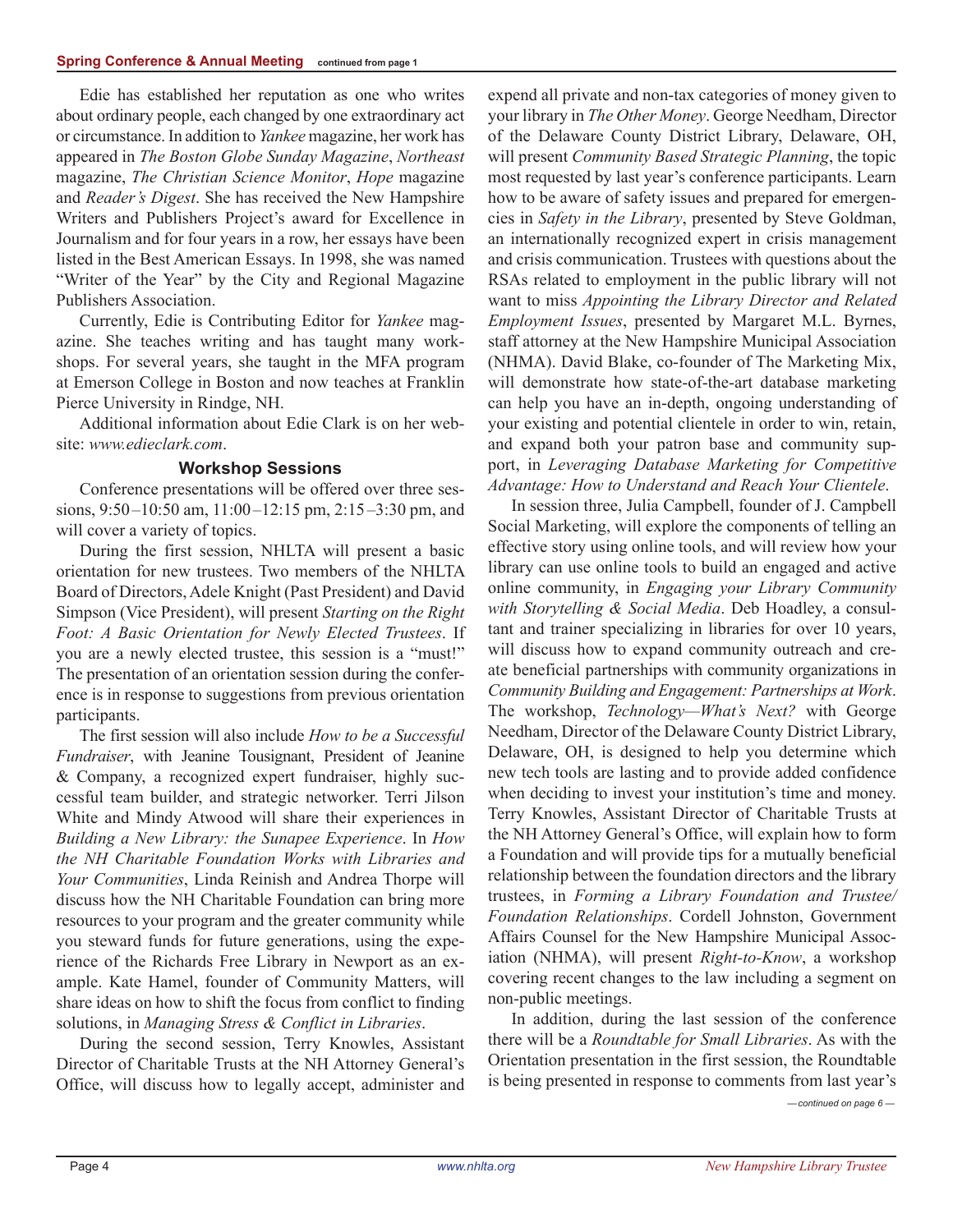# spotlight on our libraries **jaffrey public library**

By Stephanie Minteer, Trustee, and Libby Feil, Director *"Let Us Strive as Lovers of Our Land to Use Aright Such a Treasure-Trove"* \*

It began like this: Susan B. Clay and her brother James were returning home from church one Sunday, absorbed in conversation about the further meaning of the lesson they had just heard, when James spoke of his ambition: "Let us give a library to Jaffrey." Thus, the gift, which came through the will of his surviving sister in 1896, became a memorial to both.



That story is the one given in the booklet created for the Jaffrey Public Library's inception, anyhow. The objective fact is that Susan Clay left money in her will for the purpose of endowing a town library, which was initially called the Susan B.

The façade of the original library building.

Clay Library of Jaffrey. We prefer to give the credit to Susan rather than James!

Reverend Leonard Dean in his address at the library dedication quoted the great New Hampshire orator Daniel Webster, his words as true today as centuries ago.

"If we work upon marble, it will perish; if we work upon brass, time will efface it; if we rear temples, they will crumble into dust; but if we work upon immortal minds, if we imbue them with lofty principles, with just sentiments toward God and their fellow men, we shall engrave upon those tablets something which no time can efface, and which will brighten and brighten to all eternity."

Jaffrey's Clay Library will be 120 years old on July 4, 2016. On July 4, 1896, a very large crowd of 800 people gathered in a tent on the lawn to witness the acceptance of this magnificent gift to the town of Jaffrey. Professor Charles Richardson of Dartmouth College delivered an address entitled "The Public Library and its Place in the Community," a topic we are discussing and debating even today. One of the other foresighted addresses that day even concerned the topic of weeding items from the collection—and was in favor of the practice!

Jaffrey's beautiful red sandstone public library was built by J. D. Littlehale of Fitchburg, Massachusetts, in 1895, designed by the well-known architect H. M. Francis, also of Fitchburg. An addition that roughly doubled

the original space was built in 1989, with red brick facing that complements the original structure.

Devoted citizens have been generous with endowments over the years, which are managed professionally and overseen by the Board of Trustees. These trust funds have supported facilities updates, extensive new technology, children's programs and toys, new materials, and many other upgrades. The Friends of the Jaffrey Public Library are also significant supporters of the library and form one of the most dedicated and active friends groups in the state. With funds raised through membership and book sales, our Friends provide two to three special adult programs a year and underwrite many library needs, from refreshments to upholstery to new projection equipment.

From its initial collection of 2,200 bound volumes, the library boasts today over 36,000 volumes in print for adults, children and young adults; in excess of 1,600 audiobooks; 1,500+ DVDs; and more than a dozen magazine subscriptions—not to mention several museum passes and a telescope! Our library has embraced technology, providing 10 public-access laptop and desktop computers, technology help for patrons, and access to downloadable books, genealogical databases, and online legal forms.

Children's programming is frequent, with twice-weekly story times, weekly STEM maker play, a junior book club, drop-in crafts, and special events on holidays and during summer reading. Adult programming has been beefed up over the past couple of years, with adult participation added

*—continued on page 6 —*

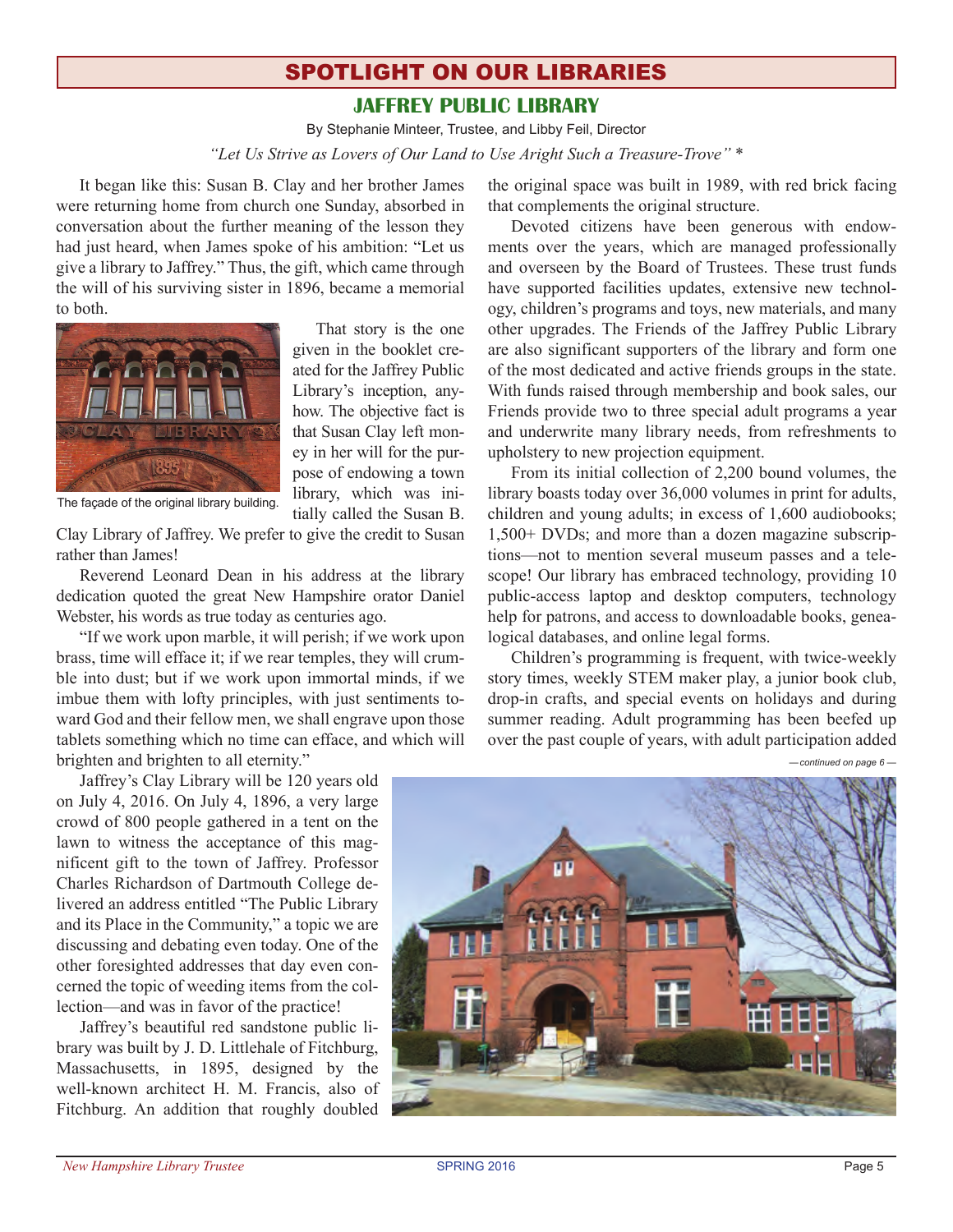#### **Jaffrey Public Library continued from page 5**

to summer reading in 2014 and monthly speakers brought in starting in 2015. Adults also have their own book club, knitting circle, and movie series. Staff provides weekly outreach to local preschools and a nursing home, as well as hosting visits from local schools and after-school programs.

Our five trustees are elected on a rotating basis every three years, with two alternates chosen each year. This year we welcomed as new director a professional librarian, Libby Feil, who has been working with the staff, the town, the trustees, and many civic organizations to expand and enhance library service to the community. The entire library staff, trustees, and friends are building upon Daniel Webster's philosophy that education, information, and enlightenment brought to the minds and hearts of our citizenry will "brighten for all eternity."

\* From the original poem by Richard Burton of Hartford, Connecticut, written for the dedication of the Clay Library Building, July 4, 1896.

## **You Can Make a Difference!**

NHLTA is actively seeking volunteers to work on a project-by-project basis or on a long-term basis. Do you have skills to share to fill in some gaps? Are you looking for something to sink your teeth into in support of libraries?

The NHLTA Board of Directors is an all-volunteer group of current and former library trustees. We need help in the following areas:

**Education:** Help us put together exciting and educational annual conferences, orientation sessions for new trustees, and topical workshops.

**Technology:** We need a computer-savvy person with experience working with MSWord, Excel, PowerPoint, and Photoshop. Knowledge of MailChimp and SurveyMonkey would be a plus.

**Communications:** Support the Editor in creating our quarterly newsletter with content, regional reporting, and feature articles.

For information on how to volunteer with the NHLTA, please contact Loring Webster at *l.webster@nhlta.org* or Adele Knight at *a.knight@nhlta.org* with an estimate of the time you can offer, areas of interest, and special skills.

*If you care about libraries and want to make a difference, volunteering with NHLTA is a great way to do it!* 

> Did you enjoy this issue? Was the information of value to you? Do you have any suggestions?

Please e-mail the Editor, Adele Knight at *a.knight@nhlta.org*.

conference participants and NHLTA members throughout the year. It will be moderated by Margaret Walker, Trustee, Chesley Memorial Library, Northwood; Claire Martineau, NHLTABoard Member, Stratford; and StephanieCharlefour, Library Director, Gay-Kimball Library, Troy.

This year's conference workshop topics are the result of much discussion and research concerning issues facing libraries today and in the future, response to the needs and questions voiced by NHLTA members, and outreach to professionals with the expertise to assist trustees in successfully performing their duties and achieving their goals.  $\Box$ 

— Janice Clark, NHLTA Director

#### *Premier Conference Sponsor*



#### **Conference Site**

The 2016 Conference will take place at the Grappone Conference Center, 70 Constitution Ave, Concord (same as last year). Directions are available on their website: *www.grapponeconferencecenter.com*.

#### **Hotel Accommodations**

A block of rooms has been set aside at the Courtyard, connected to the Grappone Conference Center, at a discounted rate of \$98 per night. Registrations must be made by April 26 to secure this rate, and refer to NHLTA when making your reservation. Phone: 603-225-0303.

#### **Registration**

Brochures were mailed in early March to all NHLTA members and NH library directors. Despite the larger venue, space is limited, and early registration is recommended. While traditional paper registration is still available, we encourage members to register online at the NHLTA website: *www.nhlta.org*. Payment must be made by check. Online registrants will receive an email confirmation to print and submit with their checks.

#### NOTICE **Scholarships are available for the NHLTA Spring Conference**

Mildred P. McKay Scholarship application form is available on the NHLTA website: *www.nhlta.org*.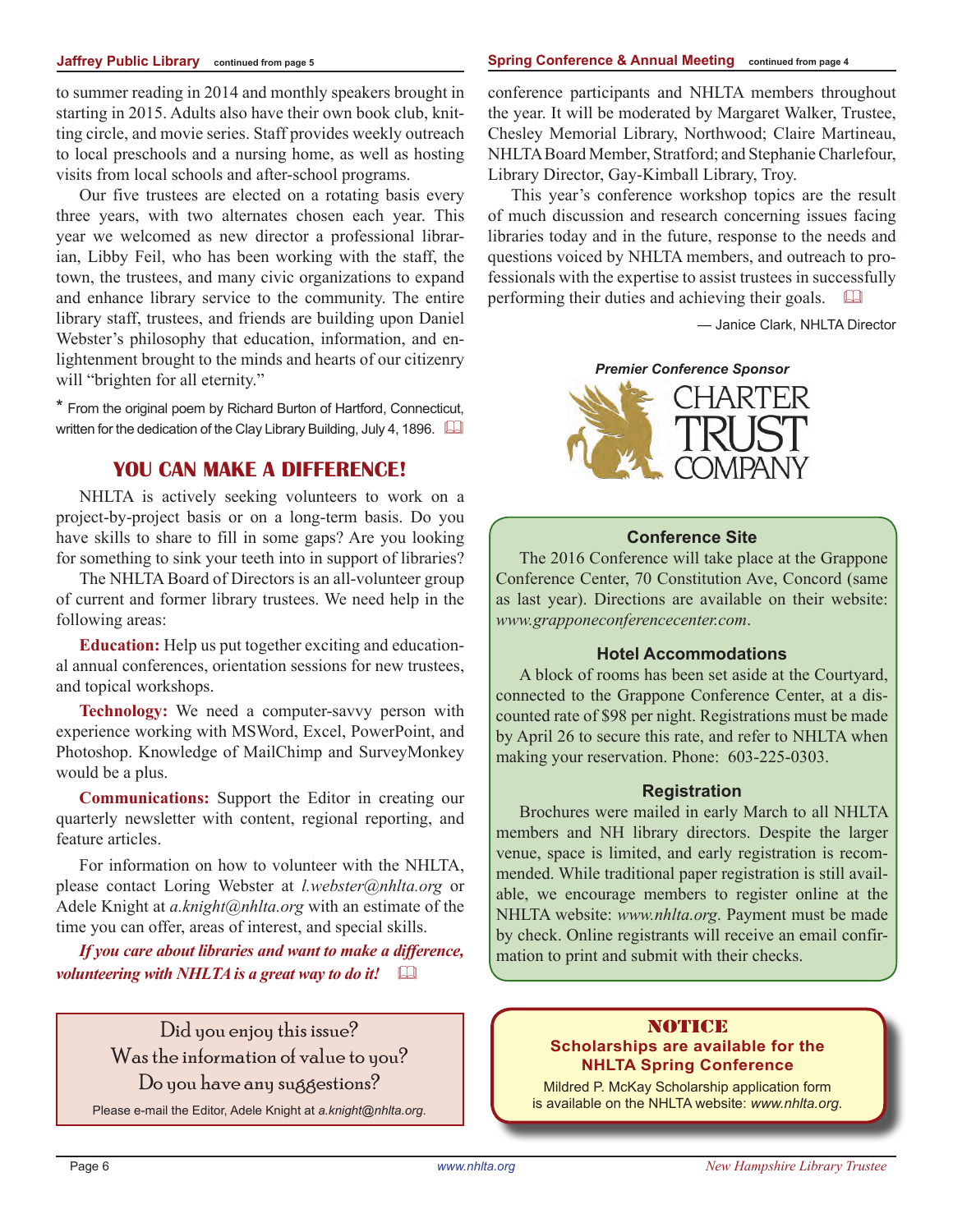# **WORKSHOPS**

## **Protecting Patron Confidentiality & Privacy in Public Libraries**

#### **Wednesday, April 20 from 9:00 – 1:00**

**Derry Public Library**, 64 E Broadway Derry 603-432-6140

Preregistration Required

Link is available on the NHLTA website: *www.nhlta.org*.

This FREE program is designed for Library Trustees, Directors, and Librarians. Topics covered will include:

- Why protecting patron confidentiality and privacy is an important part of what public libraries do
- Ways to respond to requests for patron information
- Ways to protect confidentiality and privacy in your library

Speakers are:

**Krista McLeod**, Director of the Nevins Memorial Library, Methuen, MA. Krista has served as president, conference chair and in other leadership roles for both the Massachusetts Library Association and the New England Library Association. In 2008 she was inducted into the Massachusetts Library Association Hall of Fame in recognition of her advocacy for public libraries, and she is currently co-chair of the New England Library Leadership Symposium (NELLS) committee. NELLS "fosters the mentoring and development of leaders in state and regional library associations."

**Devon Chaffee**, Executive Director, American Civil Liberties Union (ACLU) of New Hampshire, Devon came to New Hampshire from the ACLU's Washington office, where she worked to stop bias policing, prisoner abuse, privacy violations and free speech infringement. Prior to joining the ACLU, Devon served as Advocacy Counsel at Human Rights First, fighting against U.S. counterterrorism and national security policies that violate human rights.

**Panel of New Hampshire Librarians:** a panel of New Hampshire librarians will present how they protect patron confidentiality and privacy in their libraries. Panelists will be from a variety of public libraries and discussion will focus on patron data, circulation systems and public access computers.

If you have any questions, contact Library Director, Cara Barlow, at 603-432-6140.  $\Box$ 

*Education is the most powerful weapon which you can use to change the world.* — Nelson Mandela

## **TRUSTEE ORIENTATION Two Opportunities • May 23 and June 18**

Whether you are a newly elected trustee or have a few years ofservice under your belt, NHLTATrustee Orientation workshops will provide you with the tools and information you need to be an effective library leader. The sessions will cover NH Library laws; Trustee Job Description; Establishing Library Policies; Budgets and the Process from Adoption to Management; Trustee Meetings and the Right-to-Know Law; Trustees as Employers; Trustees as Library Advocates; and The Impact of Technology on libraries.

#### **Monday, May 23**

**Grappone Conference Center**, 70 Constitutional Ave, Concord

This year NHLTA is offering a track of Trustee Orientation workshops at the **Spring Conference.** Download the detailed brochure from the NHLTA website at *www.nhlta.org*.

#### **NEW TRUSTEE workshop TRACK**

- 1. Starting on the Right Foot: A Basic Orientation for Newly Elected Trustees.
- 6. The Other Money
- 14. Technology What's Next?
- 15. Complying with the Right-to-Know Law

Online registration is recommended—link available on the NHLTA website at *www.nhlta.org*.

#### **Saturday, June 18**

**Hooksett Public Library**, 31 Mount Saint Marys Way, Hooksett **10:00 a.m.–1:00 p.m.**

This **Orientation Workshop** is a comprehensive overview of trusteeship and will provide you with the tools and information you need to be an effective library leader. The following topics will be presented and there will be time available to answer your questions.

NH Laws Relative to Public Libraries

Library Trustees—A Job Description

Establishing Policies for the Library

Budgets—The Process from Adoption to Management

Trustees as Employers

Trustee Meetings and the Right to Know Law

The Trustee as Library Advocate

Online registration required:*www.nhlta.org*.This workshop is FREE. Handouts and mid-morning refreshments provided.

 $\Box$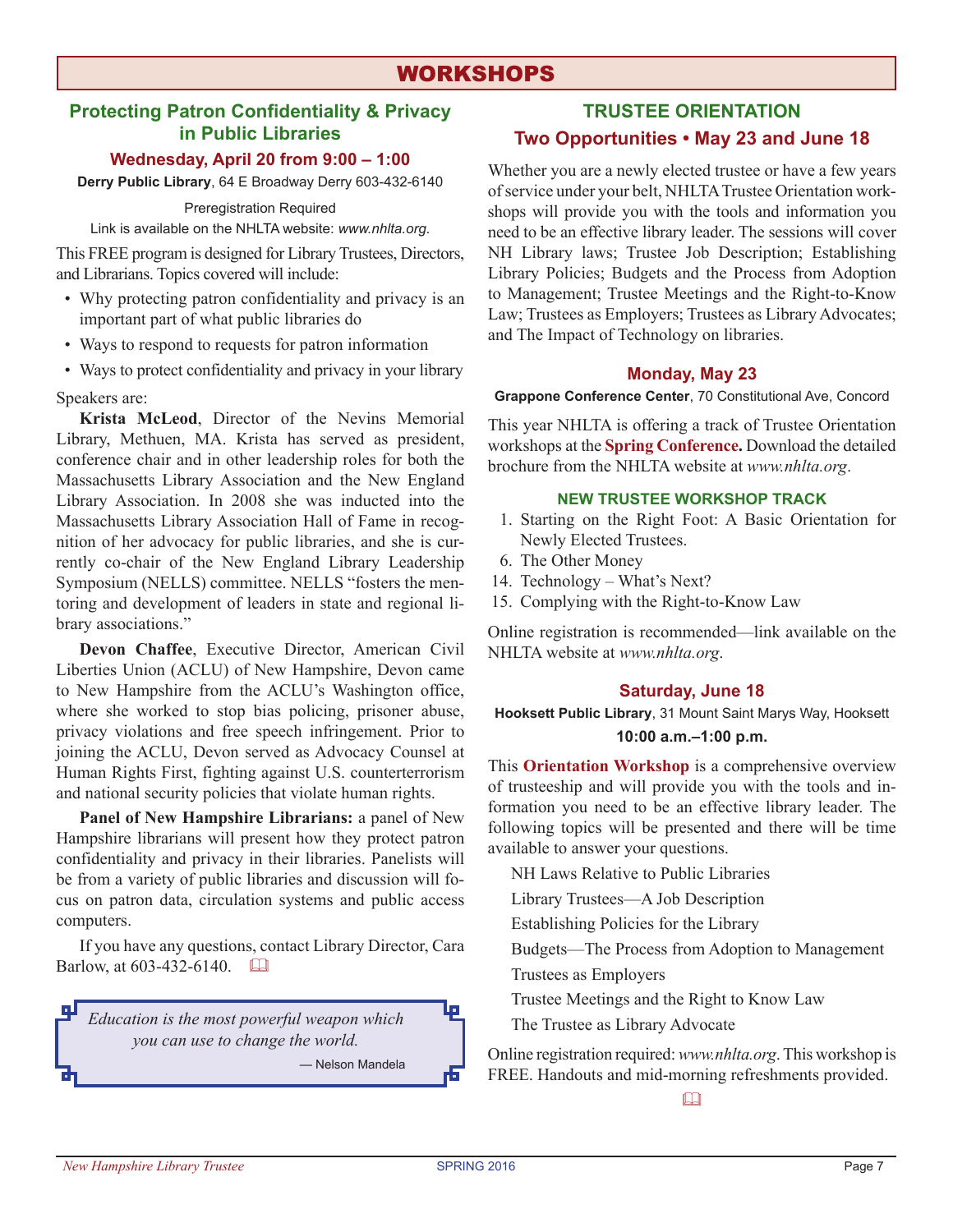## **2016 STATE LEGISLATIVE SESSION UPDATE**

By Susan Gaudiello, NHLTA Director

NHLTA has been following several bills this session that affect public libraries.

## **HB 1205**

This bill, sponsored by Rep. James Gray (R-Rochester), included libraries that provide children's programming in the definition of drug-free school zone. The bill, which has been seen in prior legislative sessions, was voted Inexpedient to Legislate (ITL) by the House Education Committee and by the full House on March 9.

## **HB 1401**

This bill would have had a direct impact on trustees' oversight of library staff. Rep. Michael Vose (R-Epping) introduced the bill to address issues he encountered as a library trustee in Epping from 2012-15. He proposed to create a default one-year term of appointment for a newly hired director if the trustees fail to make an appointment as required in RSA 202-A:15, and to add as a cause for dismissal "documented violations of the library's personnel policies" in RSA 202-A:17

NHLTAmet with Rep. Vose twice to discuss his goals and concluded that the bill would not harm trustees' authority. NHTLA conveyed this position at the public hearing before the House Municipal and County Government Committee on February 8, and submitted an additional amendment for the committee's consideration: to move the authority to fill trustee vacancies and appoint alternates to the trustees. The NH Library Association opposed the bill at the hearing. On February 17, the bill was voted Inexpedient to Legislate (ITL) by the Committee and by the full House on March 10.

## **HB 1508**

Sponsored by a number of Hillsborough County representatives, this bill will allow public libraries to run certain privacy software. The bill would amend RSA 202-A by inserting a provision allowing "the installation and use of cryptographic privacy platforms on public library computers for library patrons use…" This bill was introduced in response to last year's very public debate on the use of such a platform at Kilton Public Library in West Lebanon, NH. Local law enforcement had expressed concerns about the privacy software, but the trustees reaffirmed its use at the library and this bill would appear to support the trustees' decision. NHLTA took no position on the bill, which has been recommended Ought to Pass (OTP) by the House Municipal and County Government Committee. On March 10, the bill was passed with amendment by the full House and it will go over to the Senate.  $\Box$ 

## **First Folio! The Book that Gave Us Shakespeare April 9–May 1**

Four hundred years after Shakespeare's death, his characters are still timeless and familiar. For many of the plays, the answer is a single book: the 1623 First Folio of Shakespeare. Assembled seven years after Shakespeare's death, the First Folio includes 36 of his plays—18 of which had never been before published.



In partnership with the Cincinnati Museum Center and the American Library Association, *First Folio! The Book that Gave Us Shakespeare* will be at the **Currier Museum, 150 Ash Street, Manchester**. The exhibition, which also includes panels and digital content, exclusively features First Folios from the Folger Shakespeare Library, whose collection of 82 First Folios is by far the largest in the world.  $\Box$ 

## **NH Libraries on NHPR**

Library sponsorship on New Hampshire Public Radio (NHPR) was launched on January 6 with the first of a series of fifteen promotion ads for public libraries in NH. The 10-second ads will air during the Diane Rehm show every other Monday. The message reads "Support made possible by New Hampshire public libraries, connecting communities in New Hampshire since 1833. Your local library provides information, entertainment, and learning opportunities for all ages." The marketing effort was organized by Lichen Jennings Rancourt, Library Director, Jackson Public Library. Please contact her for more information.  $\Box$ 

## **2016 NHLTA ANNUAL AWARDS**

Who will be the special contributors who connect the library with the community? Who are those individuals or groups that have given exemplary library service to their communities? It is not too soon to begin thinking of your nominees for the NHLTA Annual Awards.

A full description of the NHLTA Award criteria will be mailed to every NHLTA member in April and information about the awards can also be found on the NHLTA website. *www.nhlta.org.*  $\Box$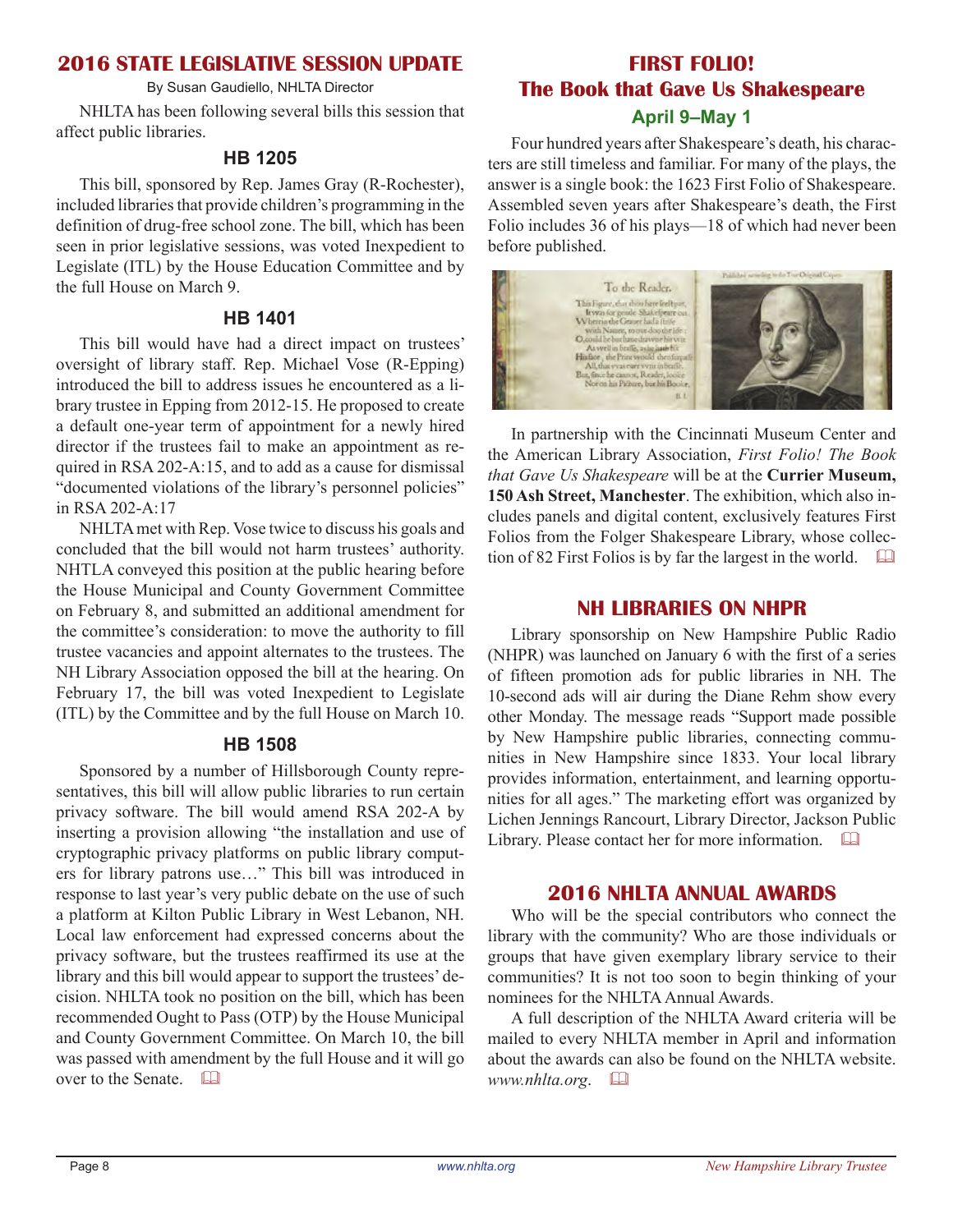# *The New Hampshire Curmudgeon The Wordy Whippersnapper*

## **Renewal**

As each new year is upon us we promise to do things better, or at least differently. Might that also apply to our libraries? Are we growing enough for our patrons, or just doing more of the same? When was the last time we polled the patrons as to what they want? Break it down by age groups and you may be surprised that the needs of the older community are markedly different from those of the millennials in our midst. We need to listen to them, as they are the library patrons of the future. In parallel with the saying in academia, "publish or perish," libraries must adapt to the times and maintain currency, or risk becoming unsatisfying and irrelevant to many.

Are we doing anything to make sure that doesn't happen? Are we proactive or reactive? Do we have a five-year or ten-year vision? A serviceupgrade plan?

Many libraries are becoming the center of the community where a wide range of activities begin or are sustained, where people congregate. Is your library on the forefront or waiting to see what's happening? Make your library a place that people want to visit. How will you make it happen? What needs to change? Who will make it happen?

So seek out others such as patrons or "Friends" who are interested in the future of libraries to help you with the change. Get busy and poll your patrons as to what they want from their library. Set a five-year plan in place, and make it happen.

It's springtime—spring forth!

## **Fresh Start**

*The upcoming generation is more connected than ever. Anything we want to know is literally at our fingertips and downloading new entertainment takes mere seconds. So how do libraries stay relevant when kids have the whole world in their pocket? Experience and IRL (in real life) connections.*

*Are you offering events and experiences that connect with your community in fresh and fun ways? For example, book-to-movie adaptations have brought a new generation to reading and created "fandoms" that will obsess over every detail together. Offer opportunities for people to get out from behind the screens to interact with the books they love and with other fans. Get creative! Host your own Comic Con, bring in authors, have YA trivia nights, design a Capitol fashion show (Hunger Games cosplay) [costume play for the Curmudgeon's generation], or plan a Harry Potter House party. The possibilities are limitless to bring beloved books to life!*

*If you are not yet on social media, consider cultivating an online presence that connects with patrons. Many young people are moving away from Facebook to sites like Twitter, Tumblr, or YouTube. Ask your patrons where their book info comes from and go there! Do your research and offer a comparable resource.*

*This season is always one of fresh starts. A time to clean house and spiff things up. How can your library do the same and offer a breath of fresh air to the people in your community?*

— The Punnisher

## **Ask the curmudgeon (at** *www.nhlta.org***)**

Dear Curmudgeon,

Is it true that in ancient Egypt, papyrus farmers taught people the importance of reeding?

### *Dear Punnisher,*

*Ancient Egyptians were noted for growing reeds from which they derived papyrus, an early form of paper. Papyrus/Paper/ Reading, got it? Reeding, however, came much later as young men grew frisky and had to be disciplined. Reeds were readily available and stung when slashed quickly across bare skin. Ouch!*

*Thank you for asking The Curmudgeon*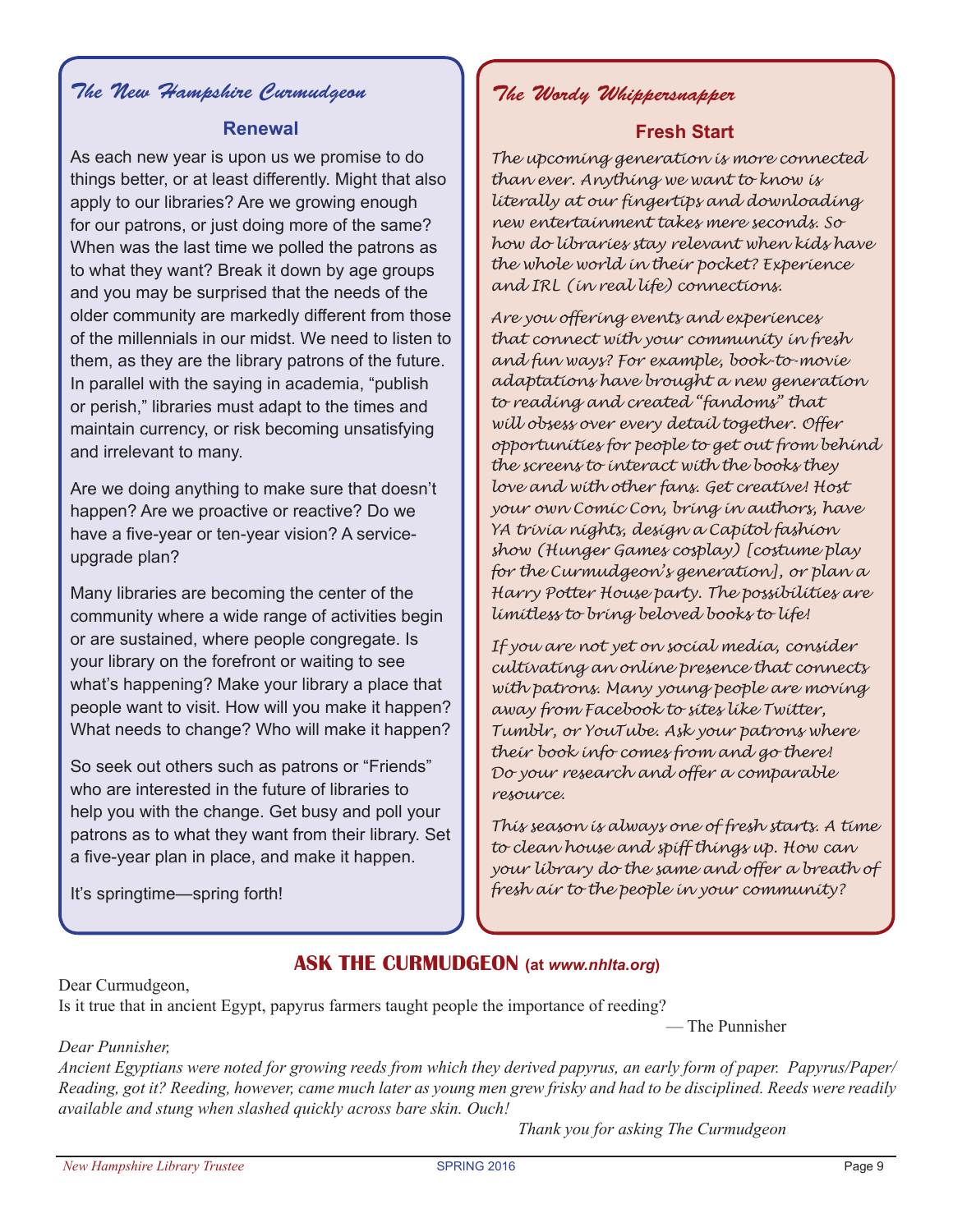# regional trustee networking

*NHLTA encourages networking among trustees. If you need help organizing, contact Adele Knight at a.knight@ nhlta.org. We will publish your meeting date/time/location in the NHLTA newsletter and on the website calendar: www. nhlta.org. Area groups that have had gatherings are: Greater Hooksett Area, Monadnock Area Trustees, North Country Trustees, Seacoast Region Trustees, Rockingham-Strafford Counties Trustees, and Souhegan Valley Area Trustees. Check with your neighboring library trustee boards and enjoy the benefits of meeting your peers and learning from each other.*

#### **Monadnock Area Trustees Gathering**

#### By Connie Kirwin, NHLTA Director

The Monadnock Area Trustees met on February 12 at the Stephenson Memorial Library in Greenfield. The meeting was hosted by Trustee Jami Bascom and Library Director Julie Steenson. There were eleven attendees representing six libraries. The discussion ranged from code of conduct (pets in the library, smoking in public buildings, dress code, etc.), staffing issues, Library of Congress surplus books program (free books to libraries), town meetings, and much more. Organized by Adele Knight, the Monadnock Area Trustees have been meeting regularly for almost 10 years and each time new information and experiences—both good and bad—are shared and new friends made.  $\Box$ 



The Friends presented each Moultonborough kindergartner with a copy of *Summer Visits* by Karel Hayes.

## **Moultonborough FOL One Book–One Child Program**

Friends of the Library presented each kindergartner at the Moultonborough Central School with a gift book to take home and begin their personal home library. Inside each book is a bookplate stating that the book is a gift from the Friends of the Moultonborough Public Library. This Friends-sponsored program seeks to encourage school-aged children to take advantage of all the wonderful books, programs, and resources at the Moultonborough Public Library.

Working with the children's librarian, classroom teachers, and the school librarian, the Friends select book titles for gifts for students. By the end of the school year, each child in grades K through 6 will have received a gift book.  $\square$ 

## **1000 Books Before Kindergarten**

Attention parents and caregivers of all babies, toddlers and preschoolers! *1000 Books Before Kindergarten* is a program designed to help prepare children for one of life's biggest milestones: Kindergarten! Research has shown that children get



ready to read years before they begin their formal education. An excellent way to get your child ready to learn is to read to them.

Each time one log sheet (100 books) is completed, the child will receive a small prize and a milestone sticker. After completing 1,000 books, the child will receive a brand new book of their choice!

"*Experts tell us that children need to hear a thousand stories read aloud before they begin to learn to read for themselves*."

 $-$  Mem Fox, *Reading Magic*  $\qquad \Box$ 

| <b>New Hampshire Library Trustee STAFF</b><br>Adele Knight<br>Editor<br>Contributing Writers this issue:<br>Janice Clark, Libby Feil<br>Susan Gaudiello, Connie Kirwin<br>Adele Knight, Stephanie Minteer<br>Ed Moran, Ashley Webster, Loring Webster<br>Connie Kirwin<br>Page Layout & Design<br>Ann Somers and Loring Webster<br>Proofreading<br>E-mail submissions and inquiries to the Editor: $a.knight@nhlta.org$ | The New Hampshire Library Trustee is published four (4) times a year by:<br>New Hampshire Library Trustees Association<br>25 Triangle Park Drive, Concord, NH 03301<br>This publication serves as a means of providing information and news to library trustees in<br>New Hampshire. Subscriptions are included as part of the annual membership dues for the<br>New Hampshire Library Trustees Association. The content published is for informational<br>purposes only, and is not and should not be considered a substitute for legal advice.<br>© Copyright 2016 New Hampshire Library Trustees Association.<br>Reproduction or use of the contents requires permission.<br>POSTMASTER: Address correction requested. |
|-------------------------------------------------------------------------------------------------------------------------------------------------------------------------------------------------------------------------------------------------------------------------------------------------------------------------------------------------------------------------------------------------------------------------|---------------------------------------------------------------------------------------------------------------------------------------------------------------------------------------------------------------------------------------------------------------------------------------------------------------------------------------------------------------------------------------------------------------------------------------------------------------------------------------------------------------------------------------------------------------------------------------------------------------------------------------------------------------------------------------------------------------------------|
|-------------------------------------------------------------------------------------------------------------------------------------------------------------------------------------------------------------------------------------------------------------------------------------------------------------------------------------------------------------------------------------------------------------------------|---------------------------------------------------------------------------------------------------------------------------------------------------------------------------------------------------------------------------------------------------------------------------------------------------------------------------------------------------------------------------------------------------------------------------------------------------------------------------------------------------------------------------------------------------------------------------------------------------------------------------------------------------------------------------------------------------------------------------|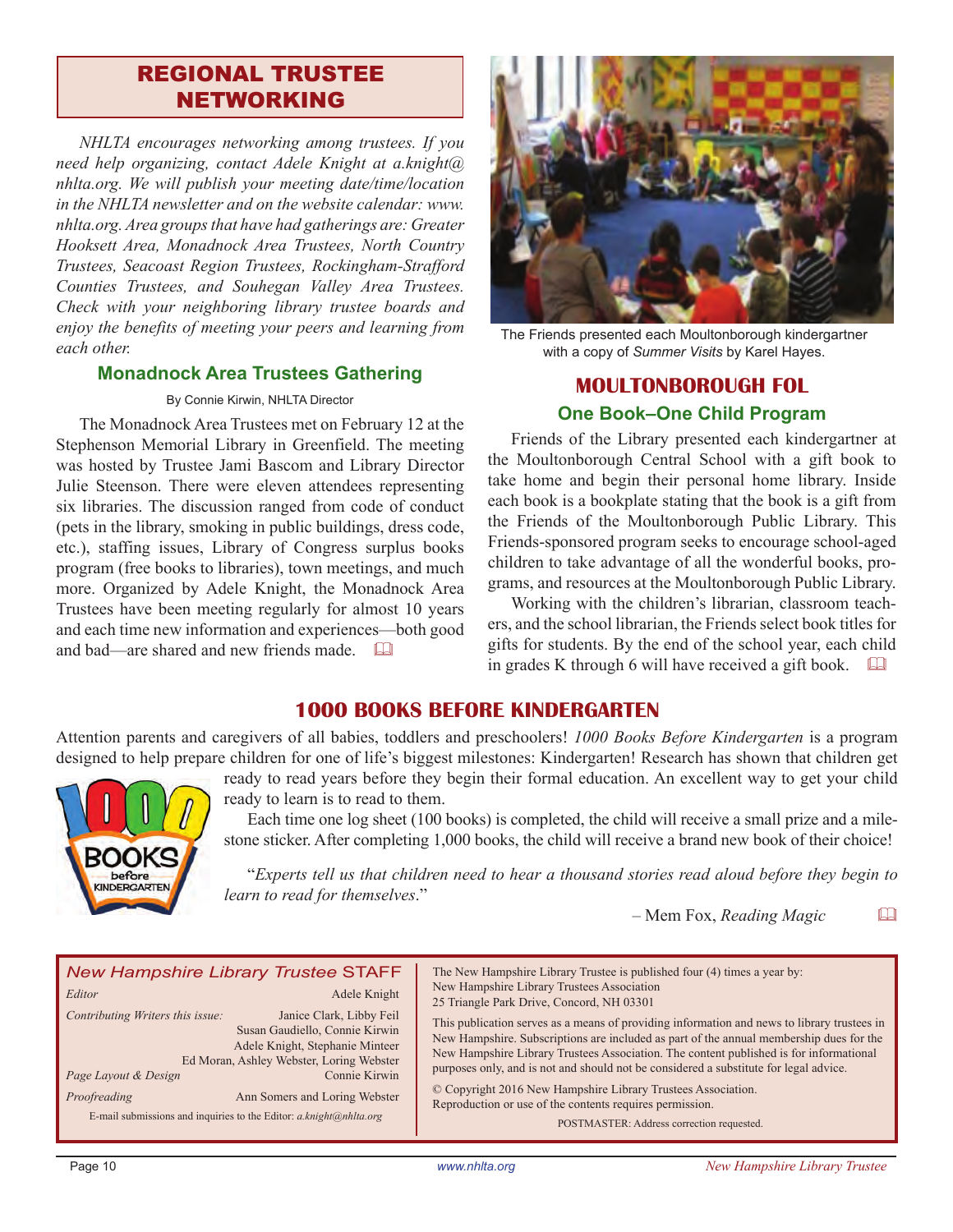# trustee toolkit

## **ORIENTATION**

A good orientation is essential for a new trustee (including alternates) to perform effectively. This can range from an informal session with the chair of the board and the library director to a full meeting with the entire board. New trustees should be given a complete tour of the library, an explanation of its services and an introduction to the staff. We strongly recommend that each trustee should have a notebook containing the following information (the notebook should be passed on to incoming trustees from outgoing trustees):

- List of library trustees, including trustee address, phone, email, term expiration
- The board of trustees by-laws
- The board's committees, assignments and duties
- The charter/history of your library
- NH Library Trustees Manual
- Organizational chart of your library
- List of library staff, positions, date of hire
- Job descriptions of staff
- Mission statement
- Library goals/objectives and long range plan; board's annual goals
- Your library's policies and procedures; approved annual holidays
- Board approved budget for current year with back-up materials
- Library board meeting agendas, minutes, monthly reports
- Last annual report and current library statistics of use and holdings
- Copy of Director's Performance Review form
- NH state laws pertaining to libraries

After the new trustee has had a chance to review the notebook, the chair and director should meet with that trustee before the next board meeting. The chair should review the board's committee structure so the new trustee can express an interest in where he/she might best serve. The director should discuss what the staff is presently working on and what challenges he/she perceives for the future. This would be a good opportunity for the chair to review sections of the NHLTA Manual, especially the RSAs, duties and responsibilities and other pertinent sections.

It is essential that all new trustees be made to feel knowledgeable and welcome in order to find a place within the board to make their contribution to library service. NHLTA holds a variety of workshops, including orientations, which are beneficial for new trustees. Board chairs should encourage new trustees to participate in continuing education programs as appropriate.

#### **ESSENTIAL RESPONSIBILITIES OF THE TRUSTEE**

**Recruits,** appoints, supervises and reviews performance of the library director.

**Appoints** all other employees of the library and determines their duties and wages in consultation with the director.

**Establishes,** reviews and revises all policies, including but not limited to personnel, material selection/use and the use of the building.

**Enforces** all local, state and federal laws that pertain to the library, library employees and the accessibility of materials to the public.

**Prepares** the annual budget in consultation with the director.

**Presents** and defends the budget to the municipal budgetary authority.

**Has sole authority** to determine budget lines for expenditures and move monies from one budget line to another.

**Reviews** budget on a regular basis and approves expenditures for unforeseen circumstances.

**Maintains** library revenue in a separate non-lapsing account from the operating budget; approves all expenditures of those funds.

**Provides** adequate insurance to cover the building equipment, collection materials, and their replacement costs.

**Adopts**, reviews and revises bylaws, rules and regulations for the board's own transaction of business and for the governance of the library.

**Develops** and approves the mission statement for the library; contributes to and approves the development of short and long term goals for the library.

**Actively** participates in and contributes to the meetings and work of the board.

**Supports** all decisions made by the board.

**Acts** as a member of a board and assumes individually only those duties delegated by the board.

**Acquires** full knowledge and awareness of local, state and federal laws pertaining to the governance of a public library.

**Seeks** training opportunities for enhancing the performance of trustee duties and responsibilities.

**Advocates** for the library and library service in the community, state and nation.

**Participates** in state and national library organizations.